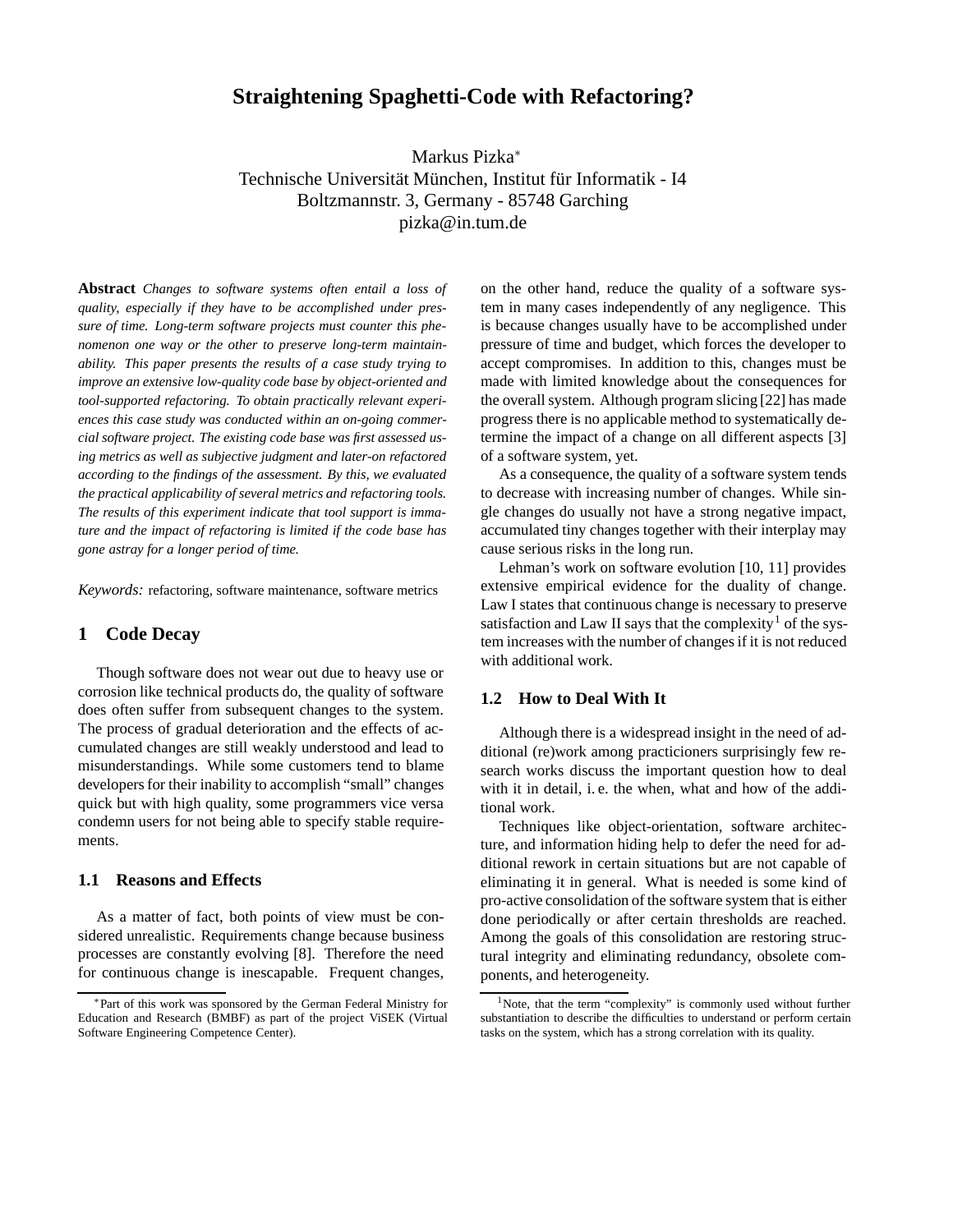Thus, consolidation is a time-consuming, error-prone and hazardous task. Well-defined processes, special techniques and tools are mandatory for the efficient accomplishment of this complicated task.

# **1.3 Consolidation by Refactoring**

In this paper we present an experiment trying to perform consolidation by tool-supported object-oriented refactoring [15, 6, 7]. Refactoring suggests itself as a suitable technique because its intrinsic motivation is to improve the design of an existing code base.

While the motivation of refactoring corresponds well with our goal to consolidate<sup>2</sup>, its intended use differs significantly. Refactoring is mostly used in agile development processes [5, 2, 1] where it is applied frequently whenever needed as part of the evolutionary development process. Here, we want to use refactoring to improve a code base that has gone astray for several man-years *without* any noticeable rework in between! A priori it is unclear whether refactoring is effective under these circumstances.

Therefore our case study investigates the following practically relevant questions in a realistic setting:

- 1. Are sequences of small refactoring steps suitable to perform coarse granular changes or what else is needed?
- 2. Is tool supported refactoring mature enough?

**Outline** Section 2 relates this case study with research work in the broader scope of software evolution and maintenance before we detail the goals, setup, and context of our case study in section 3. Section 4 presents the results of the initial analysis of the code base before the refactorings, presented in 5, were applied. Section 6 interprets the observations made before we summarize the results obtained in section 7.

# **2 Related Work**

The motivation of the work presented in this paper stems less from agile methods or refactoring but from a software evolution [10] and software maintenance [17, 14] point of view. Our goals follow the vision of the US Department of Defense stated in the SRAH report [21] "preserve, extend and leverage . . . investements in systems through reengineering."

Parnas' article on "software aging" [16] describes two distinct sources of software decay. First, the failure to adapt software to changing needs and second, the result of changes made. Deterioration should be slowed down by introducing and recreating structure after changes as well

as retroactive incremental modularisation and restructuring. The correctness of these statements about code decay are backed by empirical evidence such as in [4].

Though several studies further investigate the importance and driving forces of software maintenance, e. g. [12], there is not much work on how to practically counteract. In [23] several authors from industry and academia propose their attitude towards decay, its reasons, and the required sanctions ranging from improved quality of the development process over company organisation structure to programming languages and modularisation. [20] adds software restoration on three distinct different levels: code, software (including all documents), and system. The latter also regards the environment the software is embedded in.

Hence, the field of code decay and the possibilities to counteract is diverse and broad. Our case study is one small tessera of it, based on the shared beliefs that a) succesfull software will grow old, b) must be changed during its lifetime, and c) must survive the changes made. Here, we try to use refactoring [15, 6] to lengthen the expectancy of life of an unhealthy software system.

# **3 Case Study REX**

The object of study is a medium scale and on-going commercial project which we will call  $REX<sup>3</sup>$ . REX is a webbased information-system consisting of Java-Native-GUI-Clients, a Bea weblogic server and an IBM DB/2 data base (see figure 1). Its core code base consists of 200kloc with



**Figure 1. REX architecture**

1553 classes resp. interfaces and 20.538 methods. Additional classes for the object-relational mapping are generated by the tool TopLink<sup>4</sup>.

### **3.1 Project Pathology**

The project was started 3 years prior to this case study and it consumed approximately 12 man-years so far. First estimates suggested that the required functionality could be

<sup>&</sup>lt;sup>2</sup>at least at the source code level

<sup>&</sup>lt;sup>3</sup> acronym for refactoring example; real project can not be disclosed. 4http://www.webgain.com/products/toplink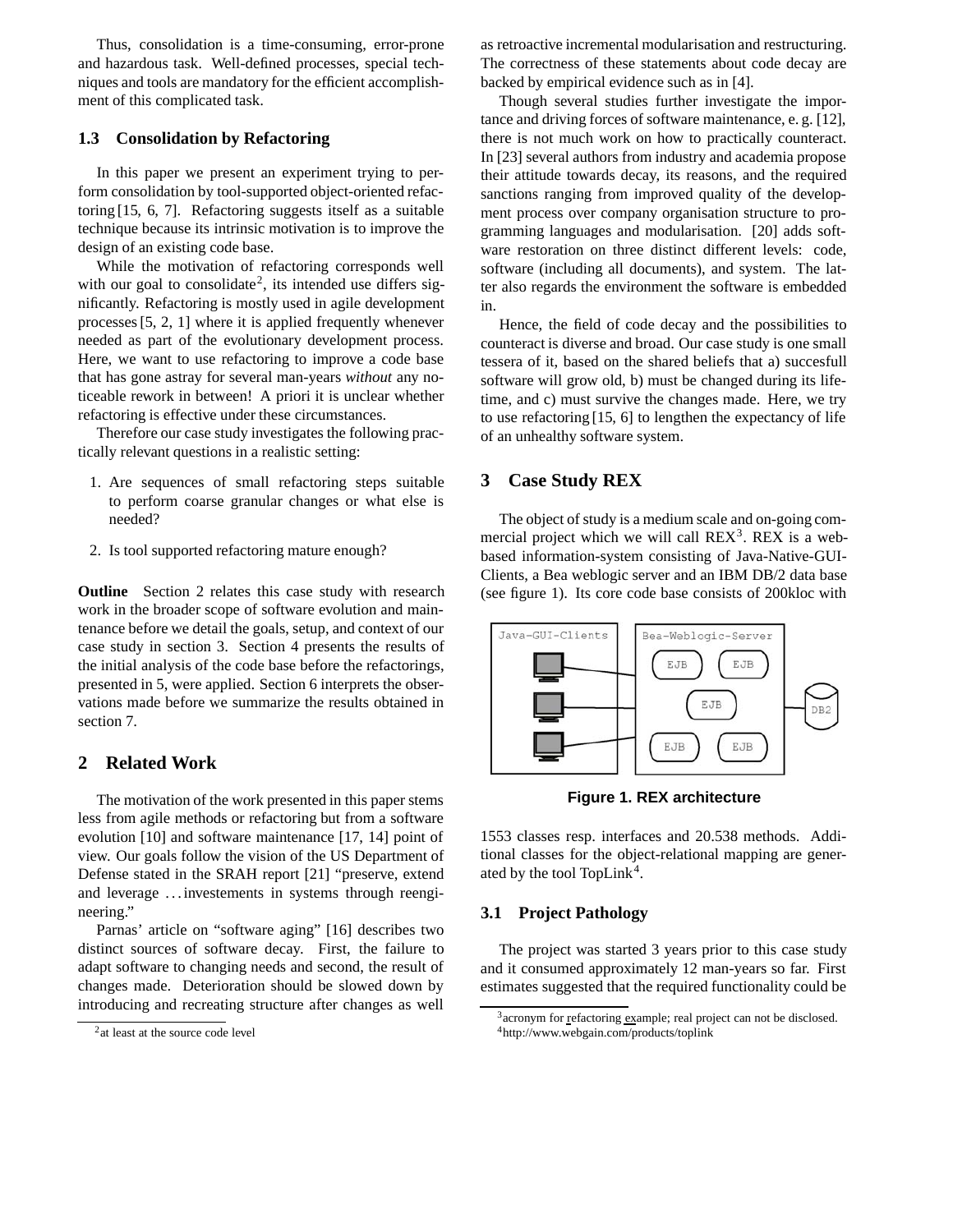provided within one year. The project quickly got in trouble. It became evident, that a) the schedule could not be realized and b) some components were not working correctly. The reasons for this were diverse:

- *•* incomplete and unstable requirements
- *•* frequent changes und pressure of time
- underestimation of the complexity
- *•* lack of coding and documentation rules
- late if any testing
- *•* drop out of project leader
- *•* unexperienced developers

Most of the troubles got under control but the code base itself is still in an unsatisfactory state. The development team regards the code as patchy and hard to comprehend. Integrating new features would take too much time because of unneeded redundancy. In short, the code lacks structure and it has evolved into "(Hyper-)Spaghetti-Code".

### **3.2 Refactoring Task**

The project manager decided to carry out the experiment to improve the existing code base by tool-supported refactoring. A former part time member of the team was given the task to

- 1. identify weaknesses within the code,
- 2. select and perform suitable refactorings, and
- 3. assess the improvement achieved.

The goal of this effort was twofold. First, improvement of the code base and second, answers to the questions whether a) refactoring was practically applicable and b) refactoring was sufficient for the restructuring task.

The familiarity of the experimenter with the code accelerated the process and allowed us to complete this study within 5 months.

# **3.3 Tools**

The experimenter decided to use the tools listed in table 1 for collecting code metrics and performing refactorings. Each tools was used in its most current version as of May 2003.

6http://www.togethersoft.com/products/controlcenter/index.jsp

7http://www.scitools.com/uj.html

8http://www.eclipse.org/

| Tool                                 |   | metrics refactor. |
|--------------------------------------|---|-------------------|
| Small Worlds <sup>5</sup>            |   |                   |
| Together Control Center <sup>6</sup> | X |                   |
| Understand for Java <sup>7</sup>     | X |                   |
| Eclipse <sup>8</sup>                 |   |                   |
| IDEA <sup>9</sup>                    |   |                   |

# **Table 1. Selected Tools**

# **4 Code Analysis**

The first step of the expirement was to collect further information about the shortcomings of the code base. Statements such as "unstructured", "complex", or "unmaintainable" about a software system usually reflect the subjective opinion of an indivdual. We therefore tried to further substantiate the feelings of the development team about the deficits of the code by objective code metrics.

# **4.1 Metrics**

The experimenter collected the following metrics [24] from REX:

- LOC(c): lines of code of class c
- *•* NOIS(f): no. of import statements in file f
- *•* NOA(c): no. of attributes in class c

$$
NOA(c) = NIV(c) + NCV(c)
$$

NIV: instance vars; NCV: class vars

- *•* NOM(c): number of methods in class c
- CC(m): cyclomatic complexity [13] in meth. m
- RFC(c): response for a class

$$
RFC(c) = |M| + \sum_{i=1}^{NOM(c)}|R_i|
$$

*M*: set of methods *m<sup>i</sup>* of *c Ri*: methods called by *m<sup>i</sup>*

- CBO(c): coupling between objects
- LCOM(c): lack of cohesion of class c [18]

#### **4.2 Tool Experience**

The technical difficulties to collect these common metrics were greater than expected.

For example, the experimenter complained that Small Worlds required the user to explicitly deselect all other packages and classes within the same package before one

<sup>5</sup>http://www.thesmallworlds.com/

<sup>9</sup>http://www.intellij.com/idea/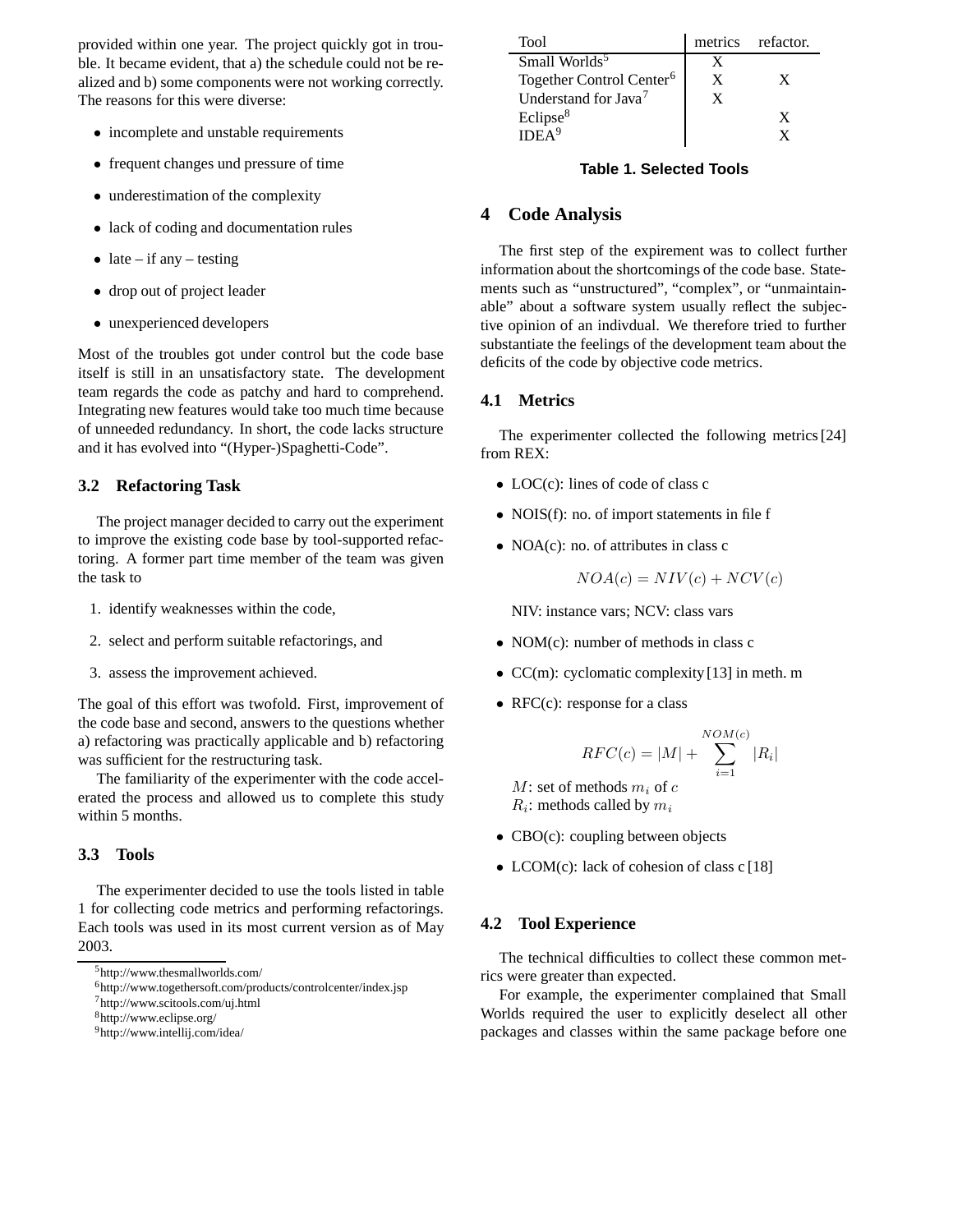class could be analyzed in isolation. The integrated editor did not provide an adequate search tool. The results of analyzes are not saved completely so that parts of the analysis must be repeated each time the project becomes reopened consuming up to 5 minutes for REX.

Together ControlCenter supported all metrics listed above. The possibility to set limits for values and have them highlighted proved particularly useful. But, collecting the metrics was also highly time-consuming. A complete analysis of the moderately sized code base of REX took several hours.

Similarly, Understand for Java needed hours to parse the code base and collect initial metrics like LOC. It took 5 more hours to generate reports, although the status bar showed 99% completion after just 20 minutes. A big part of the problem was the inability to restrict the analysis to certain classes.

Without any doubt, all tools named here provide advanced techniques far beyond conventional integrated development environments. But, our experiment also showed their limitations from a practical view point.

Although REX is not a very large project, the experimenter found it rather impractical to perform these analyses. Considering the low significance of the values obtained and the high effort needed, collecting metrics for a project like REX was viewed as too costly and will not be repeated without improved tool support.

#### **4.3 REX Facts**

Table 2 shows a summary of the metrics collected for REX. With the exception of the high LCOM value and CC

| metric      | avg | max    |
|-------------|-----|--------|
| LOC         | 131 | 3287   |
| <b>NOIS</b> | 6   | 76     |
| <b>NOA</b>  | 4   | 213    |
| <b>NOM</b>  | 13  | 310    |
| CC          | 22  | 521    |
| <b>RFC</b>  | 98  | 907    |
| <b>CBO</b>  | 8   | 145    |
| LCOM        | 399 | 49.892 |
|             |     |        |

#### **Table 2. REX metrics**

exceeding a NASA recommendation by 3 units, there are no noticeable problems in the average values. The maximum values, on the other hand, exposed some possible locations for refactoring.

#### **4.4 Manual Inspection**

The measurements of the code base alone proved insufficient to identify suitable candidates for refactoring and had to be complemented with signficant manual inspections of the code base.

First, false positive indications were frequent. Some striking values related to classes that served special purposes, such as value ojects within the object-relational mapping. One tool, furthermore, identified 12134 methods as unused although they are indeed used. The tool was simply not aware of Java reflection.

Second, false negative indications are frequent, too. Classes might have an arbitrarily weak structure without any noticeable effect on metrics. The main drivers behind complexity in maintenance, redundancy and inconsistency, are hardly covered by the metrics listed above anyway because the tools focus on textual and structural aspects.

Because of this, the experimenter and the development team jointly determined classes in need of restructuring. The decision was based on their experience with the code without strictly abiding to the results of the measurements.

# **5 Refactoring REX**

The Refactoring Home Page<sup>10</sup> currently lists 93 refactorings, ranging from renaming a variable to wrapping entities with sessions. Each refactoring changes the code while preserving its functional behavior.

Besides the presumed advantages concerning maintainability, refactoring might have side-effects on other aspects of the system that need to be regarded, too. For example, Extract Class, has an impact on the performance of system, too. Refactoring furtheron entails a loss of familiarity with the code for the developers. In addition to this, unit tests must be changed accordingly if additional classes and methods are created or deleted and documentation might have to be partially rewritten.

Clearly, the complete restructuring process can be timeconsuming and risky and should be rewarded with a significant improvement of the code base.

#### **5.1 Tool Support**

The usefulness of refactoring depends on the availability of tool support because automation of small transformation steps is its distinguishing feature.

#### **5.1.1 Missing Refactorings**

Few of the 93 refactorings currently listed were supported by the tools and some refactorings, such as Substitute Algorithm, can not be automated at all. In average, the tools tested in this study supported approximately a dozen out of the 93 refactorings. Many of the easy to state refactorings are indeed hard to implement and can hardly be

<sup>10</sup>http://www.refactoring.com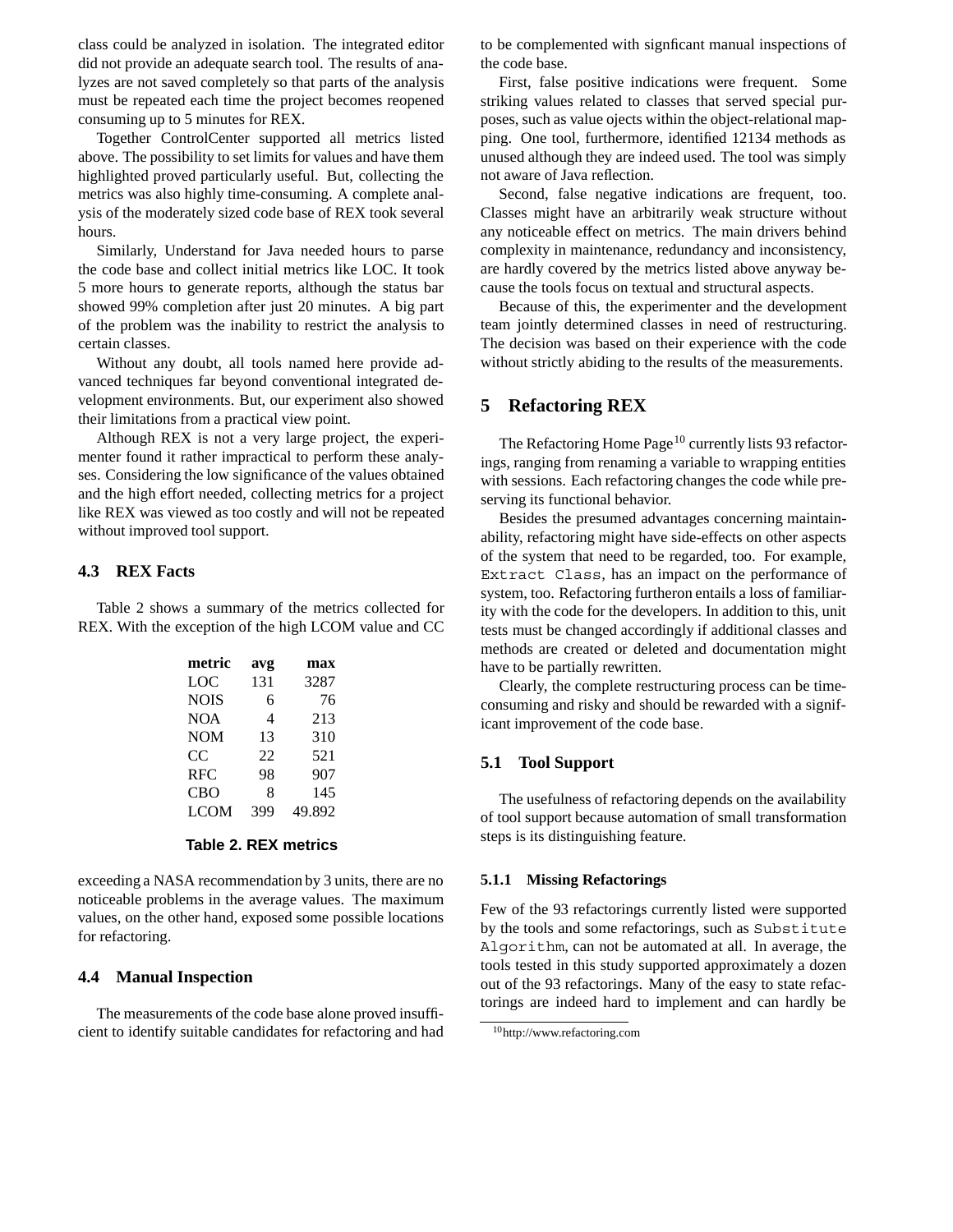expected to be fully automated. For example, moving a field from one class to another seems simple at first sight. In detail it requires cascading substitutions within classes and adjustment of import declarations. Eclipse and IntelliJ, for example, move the selected field without adjusting import declarations requiring additional manual work from the user. Thus, many important refactorings were not applied because of the absence of tool support.

# **5.1.2 Further Obstacles**

Undo functions are particular useful for refactoring but hard to implement. For example, one tool silently omitted removing the package directory that was created by a previous Move Class operation.

Other refactoring steps furtheron consume extensive resources. Some single refactoring steps took up to several minutes on the dedicated Pentium III, 500MHz/500MB PC of the experimenter. In addition to this, the experimenter often had to touch the code manually after refactoring to complete the transformation step appropriately.

# **5.1.3 Method Extraction**

To illustrate the practical limitations of refactoring we use a condensed Method Extraction example.

```
int i = 0, j = 0;while (true) {
-> System.out.println(s);
- > 1++;}
```
### **Figure 2. method extraction**

Extracting the body of the loop in figure 2 yields the correct result shown in figure 3.

```
private int foo(String s, int i) {
    System.out.println(s);
    i++:
    return i;
}
while (true) {
   i = f \circ \circ (s, i);}
```
### **Figure 3. extracted method**

If the loop body writes two instead of only one local variable, as shown in figure 4, the locals i and j can no longer be extracted by using an int return type for foo.

Conceptually, the type of  $\pm$  and  $\pm$  had to be converted into a mutable parameter type (such as int []) to be able to use call by reference. In addition the tool then would also have to change all operations performed on i and j

```
while (true) {
-> System.out.println(s);
\frac{1}{1} ++;
- > 1++;}
```
### **Figure 4. two locals**

into semantically equivalent operations on the new parameter type. Of course, the tool can not know the semantics in general. As a consequence, Eclipse simply raises an error message. The refactoring can not be performed. The attempt to accomplish the same extraction with a sequence of different refactorings, such as extracting the first two lines then changing the signature of foo, and so on leads too similar troubles. The extraction is better performed manually.

### **5.1.4 Summary**

Based on these experiences we come to the conclusion that the existing tool support for refactoring is useful in various situations but not strong enough to adequately support a large-scale restructuring effort as envisaged with REX. Only part of this problem is up to tool vendors. Another problem lies in the refactoring concept itself. Some refactorings are inherently hard or even impossible to automate.

# **5.2 Selected Changes**

Albeit these technical troubles we continued to perform refactorings on REX's code base, some with (partial) tool support others completely manual. Here, we present details of selected examples.

### **5.2.1 Move Class**

The goal of the Move Class refactoring is to support structuring of classes into packages according to use or intentional criteria. The manual inspection of REX revealed a weak package structure. The placement of some classes into packages appeared virtually arbitrary.

The restructuring of classes into packages was completed rapidly with the help of tool supported Move Class refactoring steps. Although the benefit can not be demonstrated with metrics the team was highly satisfied with the result, judged the code as clearer, and saw positive effects on the reusability of the code.

### **5.2.2 Decompose Conditional**

This refactoring allows to simplify long, complicated ifthen-else statements by extracting fields and methods from the condition, then part, and else parts.

A high cyclomatic complexity (CC) of 190 (far above the recommended 15) directed the experimenter to a REX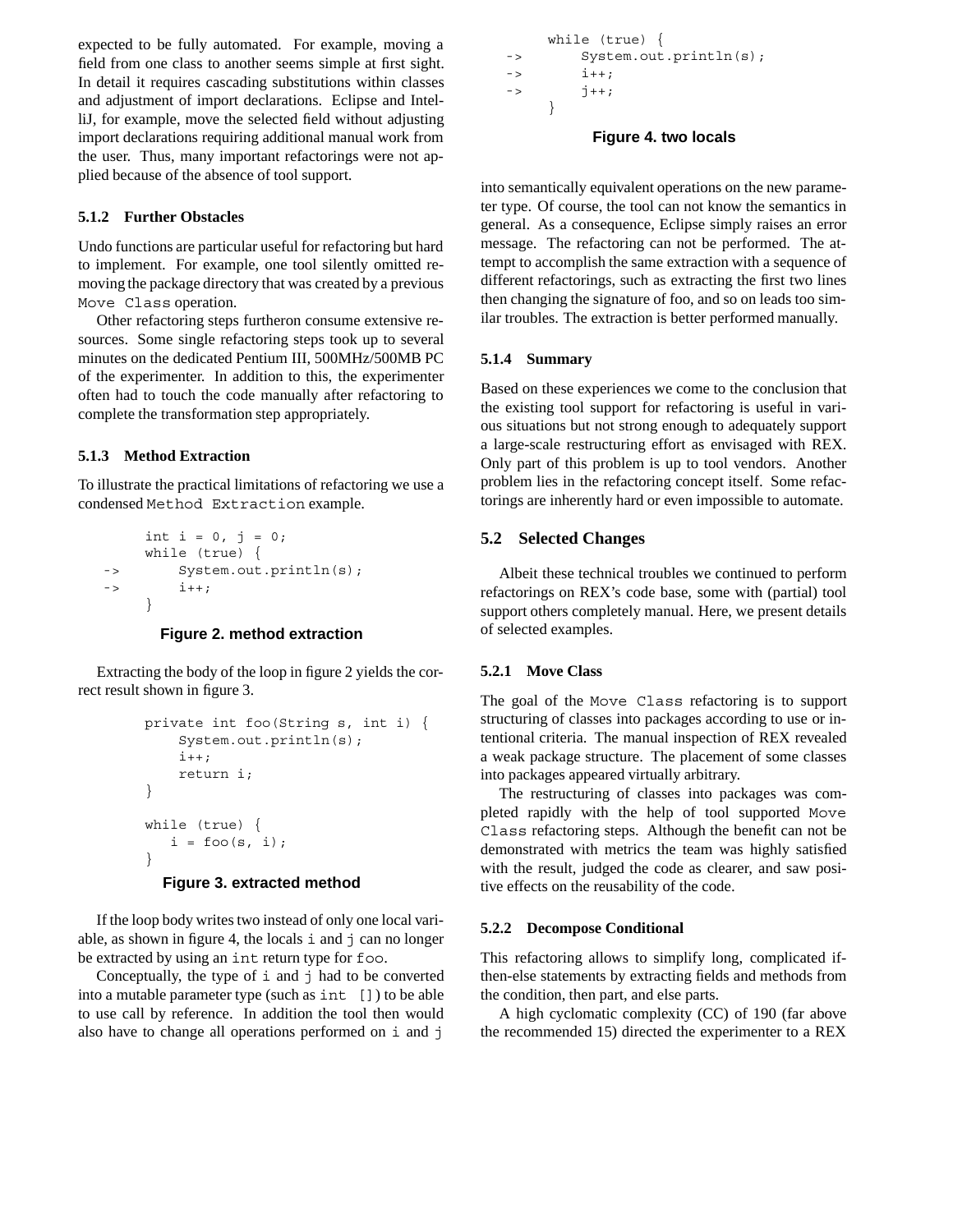class containing several copies of the conditional expression shown in figure 5 in various methods.

```
if((zN.getET)) .intValue() ==NodeTypeSanction.SANCTION_TYP) &&
   (this.state != MType.READ_ONLY)) ...
               ⇓
if(isVariant(zN) && isWritable()) ...
```
# **Figure 5. decomposed conditional**

Unfortunately, there was no tool support for this refactoring making it a time-consuming and cumbersome task. It clearly provided better maintainability by means of reduced redundancy and increased readability. While these effects seem obvious it is interesting to note that metrics besides CC do not reflect any improvement, see table 3. All val-

|             | before | after |
|-------------|--------|-------|
| <b>LCOM</b> | 1614   | 1811  |
| <b>NOM</b>  | 63     | 66    |
| <b>RFC</b>  | 766    | 769   |

**Table 3. metrics before and after**

ues are higher than before, leaving the impression that the code has degraded. LCOM increases significantly because the three methods added to the class hardly access any of its fields. Similar observations repeated throughout this case study. This experience shows that the benefit of refactoring can not necessarily be measured. The assessment of the outcome has to rely on personal judgement.

#### **5.2.3 Further Refactorings**

Further refactorings applied within the REX case study are briefly summarized as follows:

- *•* Introduce Parameter Object, no tool support, increased metrics; useful in some cases but performance penalty of up to 290%
- *•* Replace Type Code with Strategy, no tool support, increased metrics; only recommendable if it enables polymorphism
- *•* Replace Conditional with Polymorphism, no tool support, increased metrics; only useful if identical conditionals are scattered across code
- *•* Extract Superclass, no tool support, decreased metrics; improves clarity of the code but timeconsuming
- Pull Up Method, tool support, increased metrics; rarely applicaple
- *•* Extract Class, tool support, decreased metrics
- *•* Move Method, partial tool support, increased metrics

# **6 Results**

After 5 months of code analysis and refactoring some shortcomings of the code base could be dispelled. But, the development team, project management, and the experimenter agreed, that REX's overall weak code base could not be improved significantly. An additional effort with a different approach will be needed to effectively improve REX's code base.

The experimenter summarized her experiences concerning retrospective refactoring as follows:

- *• refactoring is far harder to apply then expected*
- *• it is both time-consuming and error-prone*
- *• the usefulness of refactoring for restructuring purposes without concrete need is doubtful because it is unclear whether the increased beauty will simplify or aggravate future changes*

### **6.1 Semantics Versus Syntax**

Only a small part of our experiences is due to lack of tool support. By analysing the problems experienced we identified a core property of refactoring as the main obstacle for effective restructuring of larger code bases, that is syntactical instead of semantical transformation.

It should be obvious that virtually all 93 refactoring are predominantly syntactical operations. They are mostly concerned with moving text fragments from one place to the other with little change to the content. By this, they are obviously not able to restructure weak algorithms. This can be illustrated with the multiplication example shown in figure 6. The loop can trivially be simplified into a single

```
a = 0;while (c > 0) {
    a = a + b;C--;}
                     \Rightarrow a = b * c;
```
#### **Figure 6. transformation of multiplication**

assignment using basic arithmetics. It is also evident that refactoring does not support transformations of this kind because the connection between addition and multiplication is a semantical relation and not syntax.

The trouble is, that many of the shortcomings in a decayed code base are of this nature. Maintainers' nightmares,